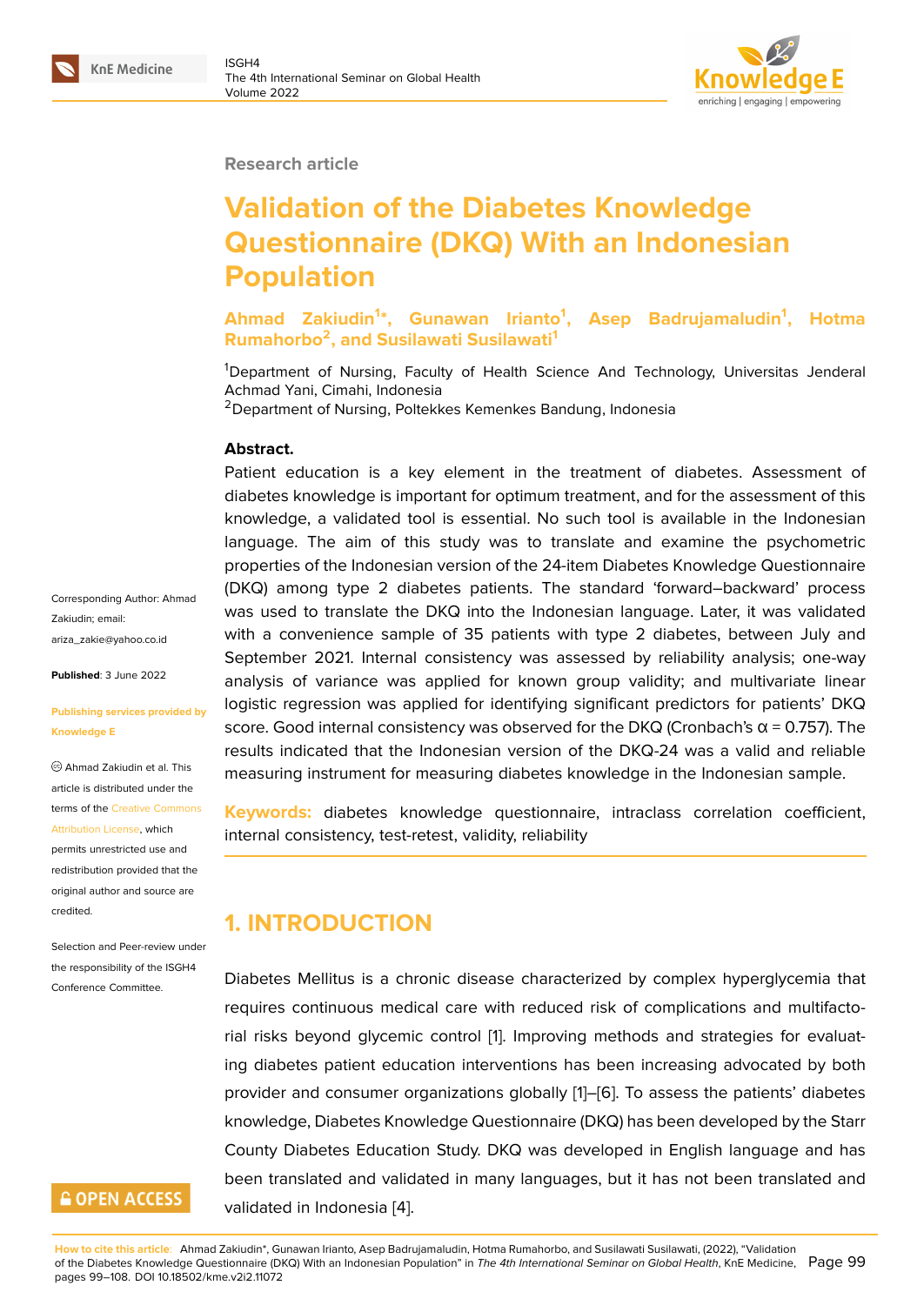The original DKQ is a 60-item instrument developed by Villagomez [6] in association with project investigators (S.A.B., C.L.H.). When devising the items, the instruments' authors took into account that the average educational level for Starr County residents was sixth grade and that a large portion of the population was unable to [re](#page-9-0)ad because of visual impairments or illiteracy. Items were written in simple language to aid translation into the style of Spanish used by this population. Questions were written in a manner that could easily be read aloud to all study participants [6]. The instrument was first translated using regional native and bilingual speakers and licensed translators and was then back translated for accuracy and clarity. To avoid difficulties previously reported with using Likert-type scales with Mexican-Americans [2], [p](#page-9-0)otential response choices for the DKQ were 1) Yes, 2) No, and 3) I don't know. Items were scored as correct or incorrect, and the correct items were summed to attain a total score. Content validity of the items was established by a panel of experienced [nu](#page-8-0)rses and researchers familiar with diabetes related issues of Mexican-Americans [6]. Initial reliability of the 60-item DKQ was established in 1989 with 60 Mexican Americans with type 2 diabetes who resided in Starr County ( $r = 0.88$ ) [2], [6].

Therefore, study aim was to translate and valida[te](#page-9-0) DKQ among T2DM patients in Bahasa language in Indonesia, as Bahasa is the national language of Indonesia and is widely spoken by its population, [so](#page-8-0) [th](#page-9-0)at by translating it into Indonesian, researchers, especially Indonesian people, will more easily understand the meaning of the instrument so that it will not cause misinterpretation of the meaning of the research instrument. Besides the research instrument being translated into Indonesian, it is also necessary to test the validity so that the questionnaire is truly able to measure what should be measured and will not measure anything other than what the questionnaire should measure so that the results obtained from measurements with the questionnaire is valid or valid..

### **2. METHODS**

The research method used was cross-cultural adaptation and was tested for validity and reliability. The validity that was tested was the validity of the content, which was then tested for the reliability of the questionnaire on valid questionnaire items using SPSS 23 through Exploratory Factor Analysis (EFA) and Confirmatory Factor Analysis (CFA). This research was conducted in Tegal Central Java with thirty-five samples participating in this study and filling out the questionnaire directly. Questionnaire DKQ-24 (Diabetes Knowledge Questionnaire) is a questionnaire about the patient's knowledge about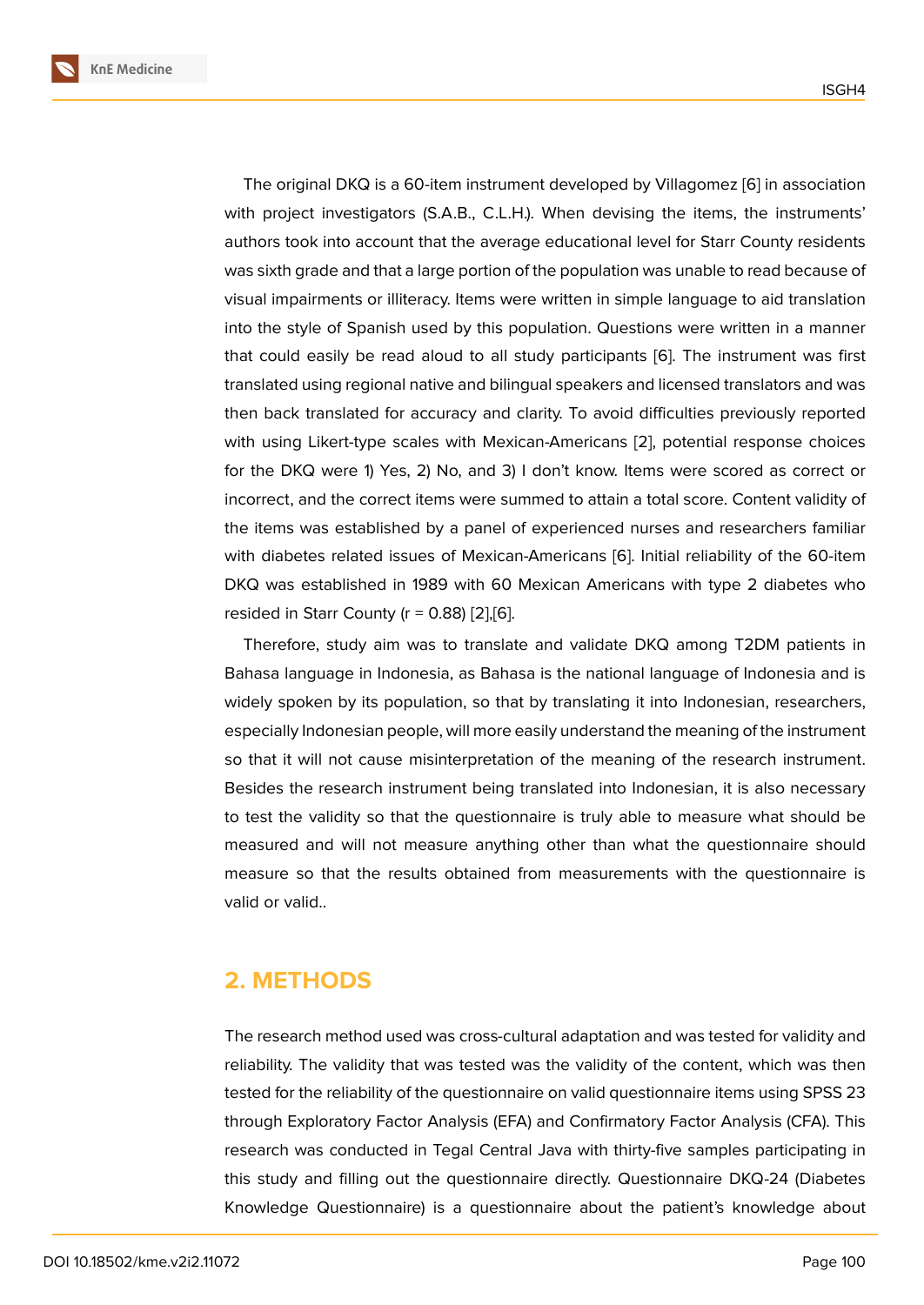diabetes mellitus. The list of questions DKQ-24 (Diabetes Knowledge Questionnaire) contains 24 question items with correct answer choices (4,16), wrong answers and don't know (0). The method of measuring the DKQ-24 questionnaire is to add up all the questions from no. 1-24 with a category of <55, namely lack of knowledge, 56-75 sufficient knowledge, and 76-100 good knowledge. Instructions for filling out DKQ-24 by ticking (v) in the column provided. For correct answers, a score of 4.16 is given, and if the answers are incorrect and do not know the score is 0. Some of the statements in the questionnaire are correct and some statements are wrong, all questions must be answered with one choice.

### **3. RESULT AND DISCUSSION**

The DKQ-24 questionnaire was back-translated to bahasa.

Based on table 1 above, it can be illustrated that most of the respondents are female, namely 21 people (60%). Respondents have an average age of 54.93 years. Most of them have elementary education as many as 27 people (48.6%). While university education is 1 person (2.9%).

Most of the respondents were self-employed 15 people (42.9%) and 13 people did not work (37.1%). Most of them have married marital status as many as 29 people (82.9%). Most of the caregivers are their children, namely 20 people (5719%). Respondents had the lowest average length of suffering from DM, namely 0.3 years, while the longest suffering from DM was 10.2 years.

### **3.1. Construct validity**

The Kaiser-Meyer-Olkin (KMO) value was 0,362, and the Bartlett's test of sphericity value was X<sup>2</sup> = 428.144 (df = 276 , *p* <*0.000* ). Both KMO and Bartlett's test results indicate that the data had sampling adequacy and could be analyzed using EFA [7]. The factor loadings for each item ranged from 0,723 to 0,995.

Parametric statistical test is a test whose model applies the assumptions (conditions). The requirements in parametric statistical tests are that the data use[d](#page-9-1) must meet classical assumptions such as the assumption of data normality. The data normality assumption test that is often used is the Kolmogorov Smirnov data normality test and the Saphiro Wilk data normality test. The Kolomogorov Smirnov data normality test is used if the sample is greater than or equal to 50. Meanwhile, the Saphiro Wilk data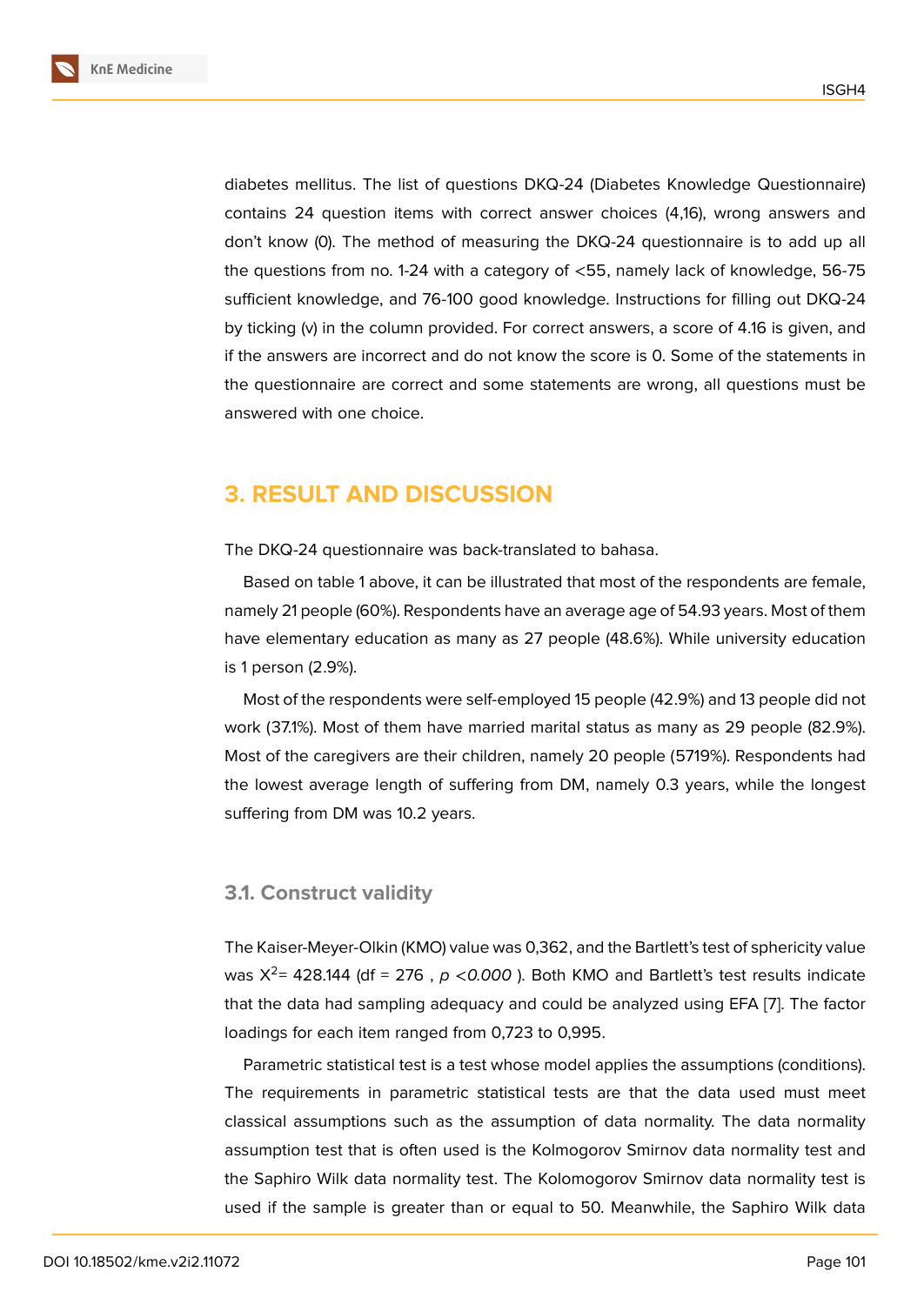| F<br>%<br>9<br>25,7<br>Man<br>26<br>74,3<br>Woman<br>Age<br>54,93<br>mean<br>median<br>57,11<br>53,9<br>Range<br>Minimum<br>22,1<br>76,0<br>Maximum<br>Education<br>17<br><b>SD</b><br>48,6<br>junior high school<br>25,7<br>9<br>senior High School<br>8<br>22,9<br>PT<br>2,9<br>1<br>Work<br>13<br>37,1<br>Does not work<br>Work<br>0<br>0,0<br>14,3<br>5<br>Farmer<br>15<br>42,9<br>entrepreneur<br>civil servant<br>2,9<br>1<br><b>Retired</b><br>2,9<br>1<br>Marital status<br>Widow widower<br>17,1<br>6<br>29<br>82,9<br>Marry<br>Caring family<br>Child<br>20<br>57,1<br>Mother father<br>З<br>8,6<br>4<br>11,4<br>Husband<br>Wife<br>8<br>22,9<br>Long Suffering DM<br>2,6<br>mean<br>2,3<br>median<br>9,9<br>Range<br>0,3<br>Minimum<br>10,2<br>Maximum | <b>Characteristics of Respondents</b> | <b>Total</b> |
|-------------------------------------------------------------------------------------------------------------------------------------------------------------------------------------------------------------------------------------------------------------------------------------------------------------------------------------------------------------------------------------------------------------------------------------------------------------------------------------------------------------------------------------------------------------------------------------------------------------------------------------------------------------------------------------------------------------------------------------------------------------------|---------------------------------------|--------------|
|                                                                                                                                                                                                                                                                                                                                                                                                                                                                                                                                                                                                                                                                                                                                                                   |                                       |              |
|                                                                                                                                                                                                                                                                                                                                                                                                                                                                                                                                                                                                                                                                                                                                                                   |                                       |              |
|                                                                                                                                                                                                                                                                                                                                                                                                                                                                                                                                                                                                                                                                                                                                                                   |                                       |              |
|                                                                                                                                                                                                                                                                                                                                                                                                                                                                                                                                                                                                                                                                                                                                                                   |                                       |              |
|                                                                                                                                                                                                                                                                                                                                                                                                                                                                                                                                                                                                                                                                                                                                                                   |                                       |              |
|                                                                                                                                                                                                                                                                                                                                                                                                                                                                                                                                                                                                                                                                                                                                                                   |                                       |              |
|                                                                                                                                                                                                                                                                                                                                                                                                                                                                                                                                                                                                                                                                                                                                                                   |                                       |              |
|                                                                                                                                                                                                                                                                                                                                                                                                                                                                                                                                                                                                                                                                                                                                                                   |                                       |              |
|                                                                                                                                                                                                                                                                                                                                                                                                                                                                                                                                                                                                                                                                                                                                                                   |                                       |              |
|                                                                                                                                                                                                                                                                                                                                                                                                                                                                                                                                                                                                                                                                                                                                                                   |                                       |              |
|                                                                                                                                                                                                                                                                                                                                                                                                                                                                                                                                                                                                                                                                                                                                                                   |                                       |              |
|                                                                                                                                                                                                                                                                                                                                                                                                                                                                                                                                                                                                                                                                                                                                                                   |                                       |              |
|                                                                                                                                                                                                                                                                                                                                                                                                                                                                                                                                                                                                                                                                                                                                                                   |                                       |              |
|                                                                                                                                                                                                                                                                                                                                                                                                                                                                                                                                                                                                                                                                                                                                                                   |                                       |              |
|                                                                                                                                                                                                                                                                                                                                                                                                                                                                                                                                                                                                                                                                                                                                                                   |                                       |              |
|                                                                                                                                                                                                                                                                                                                                                                                                                                                                                                                                                                                                                                                                                                                                                                   |                                       |              |
|                                                                                                                                                                                                                                                                                                                                                                                                                                                                                                                                                                                                                                                                                                                                                                   |                                       |              |
|                                                                                                                                                                                                                                                                                                                                                                                                                                                                                                                                                                                                                                                                                                                                                                   |                                       |              |
|                                                                                                                                                                                                                                                                                                                                                                                                                                                                                                                                                                                                                                                                                                                                                                   |                                       |              |
|                                                                                                                                                                                                                                                                                                                                                                                                                                                                                                                                                                                                                                                                                                                                                                   |                                       |              |
|                                                                                                                                                                                                                                                                                                                                                                                                                                                                                                                                                                                                                                                                                                                                                                   |                                       |              |
|                                                                                                                                                                                                                                                                                                                                                                                                                                                                                                                                                                                                                                                                                                                                                                   |                                       |              |
|                                                                                                                                                                                                                                                                                                                                                                                                                                                                                                                                                                                                                                                                                                                                                                   |                                       |              |
|                                                                                                                                                                                                                                                                                                                                                                                                                                                                                                                                                                                                                                                                                                                                                                   |                                       |              |
|                                                                                                                                                                                                                                                                                                                                                                                                                                                                                                                                                                                                                                                                                                                                                                   |                                       |              |
|                                                                                                                                                                                                                                                                                                                                                                                                                                                                                                                                                                                                                                                                                                                                                                   |                                       |              |
|                                                                                                                                                                                                                                                                                                                                                                                                                                                                                                                                                                                                                                                                                                                                                                   |                                       |              |
|                                                                                                                                                                                                                                                                                                                                                                                                                                                                                                                                                                                                                                                                                                                                                                   |                                       |              |
|                                                                                                                                                                                                                                                                                                                                                                                                                                                                                                                                                                                                                                                                                                                                                                   |                                       |              |
|                                                                                                                                                                                                                                                                                                                                                                                                                                                                                                                                                                                                                                                                                                                                                                   |                                       |              |
|                                                                                                                                                                                                                                                                                                                                                                                                                                                                                                                                                                                                                                                                                                                                                                   |                                       |              |
|                                                                                                                                                                                                                                                                                                                                                                                                                                                                                                                                                                                                                                                                                                                                                                   |                                       |              |
|                                                                                                                                                                                                                                                                                                                                                                                                                                                                                                                                                                                                                                                                                                                                                                   |                                       |              |
|                                                                                                                                                                                                                                                                                                                                                                                                                                                                                                                                                                                                                                                                                                                                                                   |                                       |              |
|                                                                                                                                                                                                                                                                                                                                                                                                                                                                                                                                                                                                                                                                                                                                                                   |                                       |              |

Table 1: Description of Respondents Characteristics.

normality test is used if the sample size is less than 50. The data is said to be normally distributed if the p-value is alpha (0.05).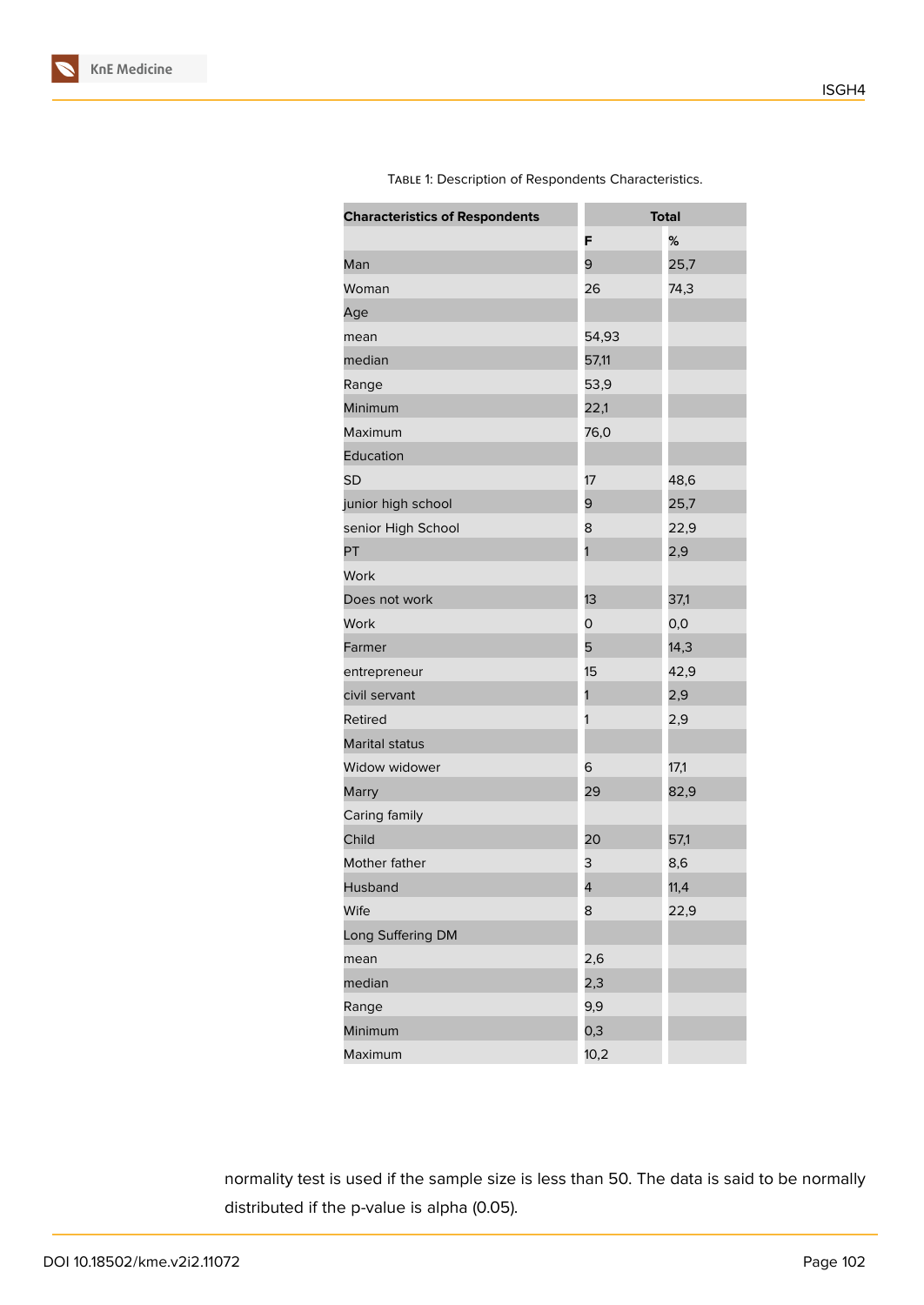| Kaiser-Meyer-Olkin<br>Measure of Sampling ity Approx. Chi-Square<br>Adeguacy | Bartlett's Test of Spheric- df |     | Sig. |
|------------------------------------------------------------------------------|--------------------------------|-----|------|
| .362                                                                         | 428.144                        | 276 | .000 |

Table 2: KMO and Bartlett's Test Diabetes Knowledge Questionnaire (DKQ)

| ۰, |  |
|----|--|
|    |  |

| <b>Communalities</b>  |       |      |  |  |  |  |
|-----------------------|-------|------|--|--|--|--|
| Extraction<br>Initial |       |      |  |  |  |  |
| VAR00002              | 1.000 | .730 |  |  |  |  |
| <b>VAR00003</b>       | 1.000 | .814 |  |  |  |  |
| <b>VAR00004</b>       | 1.000 | .684 |  |  |  |  |
| <b>VAR00005</b>       | 1.000 | .722 |  |  |  |  |
| <b>VAR00006</b>       | 1.000 | .689 |  |  |  |  |
| <b>VAR00007</b>       | 1.000 | .740 |  |  |  |  |
| <b>VAR00008</b>       | 1.000 | .839 |  |  |  |  |
| <b>VAR00009</b>       | 1.000 | .789 |  |  |  |  |
| <b>VAR00010</b>       | 1.000 | .717 |  |  |  |  |
| <b>VAR00011</b>       | 1.000 | .633 |  |  |  |  |
| <b>VAR00012</b>       | 1.000 | .801 |  |  |  |  |
| <b>VAR00013</b>       | 1.000 | .699 |  |  |  |  |
| <b>VAR00014</b>       | 1.000 | .760 |  |  |  |  |
| <b>VAR00015</b>       | 1.000 | .784 |  |  |  |  |
| <b>VAR00016</b>       | 1.000 | .767 |  |  |  |  |
| <b>VAR00017</b>       | 1.000 | .866 |  |  |  |  |
| <b>VAR00018</b>       | 1.000 | .632 |  |  |  |  |
| <b>VAR00019</b>       | 1.000 | .821 |  |  |  |  |
| <b>VAR00020</b>       | 1.000 | .677 |  |  |  |  |
| <b>VAR00021</b>       | 1.000 | .818 |  |  |  |  |
| <b>VAR00022</b>       | 1.000 | .704 |  |  |  |  |
| <b>VAR00023</b>       | 1.000 | .833 |  |  |  |  |
| <b>VAR00024</b>       | 1.000 | .603 |  |  |  |  |
| <b>VAR00025</b>       | 1.000 | .763 |  |  |  |  |

Extraction Method: Principal Component Analysis.

Based on the results of the normality analysis of the data as shown in table 4 above, it can be seen that the p-value of knowledge about DM (DKQ-24) has a p-value of  $> 0.05$ . This means that the data on knowledge about DM (DKQ-24) is normally distributed.

Based on the table, it is known that of the 24 items of patient knowledge statements about DM (DKQ-24) after the validity test of the statement items was carried out, all statement items were declared valid. This can be seen from the p-value of all question items  $<$  alpha (0.05).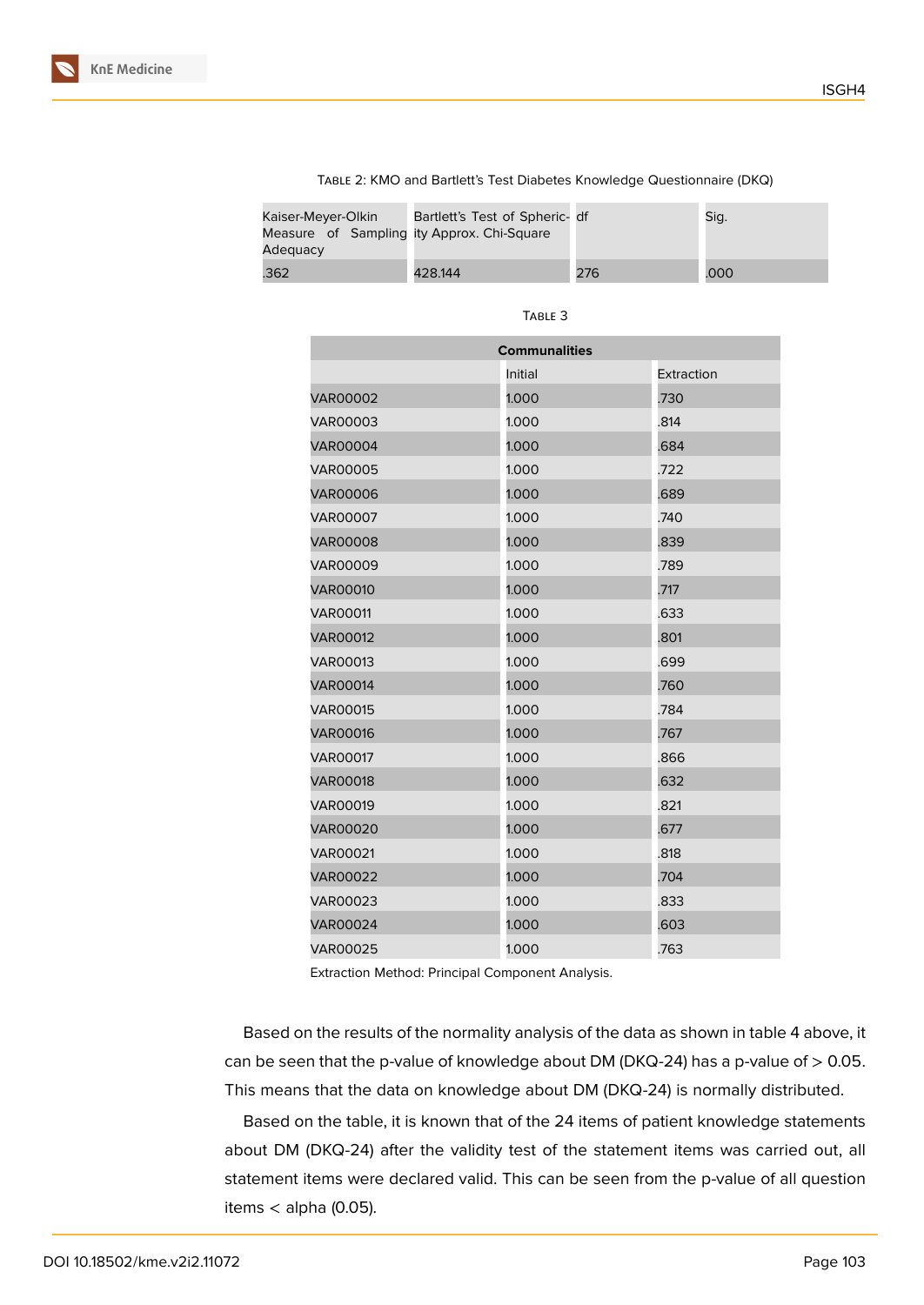| <b>Total Variance Explained</b>  |       |               |                    |       |                                                                                                                                                  |  |  |
|----------------------------------|-------|---------------|--------------------|-------|--------------------------------------------------------------------------------------------------------------------------------------------------|--|--|
| Initial Eigenvalues<br>Component |       |               |                    |       | <b>Extraction Sums of Squared Loadings</b><br>of Cumulative<br>%<br>19.753<br>30.463<br>40.363<br>49.124<br>56.990<br>64.227<br>70.022<br>74.528 |  |  |
|                                  | Total | %<br>Variance | of Cumulative<br>% | Total | %<br>Variance                                                                                                                                    |  |  |
| 1                                | 4.741 | 19.753        | 19.753             | 4.741 | 19.753                                                                                                                                           |  |  |
| 2                                | 2.570 | 10.710        | 30.463             | 2.570 | 10.710                                                                                                                                           |  |  |
| 3                                | 2.376 | 9.900         | 40.363             | 2.376 | 9.900                                                                                                                                            |  |  |
| 4                                | 2.103 | 8.761         | 49.124             | 2.103 | 8.761                                                                                                                                            |  |  |
| 5                                | 1.888 | 7.866         | 56.990             | 1.888 | 7.866                                                                                                                                            |  |  |
| 6                                | 1.737 | 7.237         | 64.227             | 1.737 | 7.237                                                                                                                                            |  |  |
| 7                                | 1.391 | 5.795         | 70.022             | 1.391 | 5.795                                                                                                                                            |  |  |
| 8                                | 1.081 | 4.505         | 74.528             | 1.081 | 4.505                                                                                                                                            |  |  |
| 9                                | .908  | 3.782         | 78.310             |       |                                                                                                                                                  |  |  |
| 10                               | .891  | 3.714         | 82.024             |       |                                                                                                                                                  |  |  |
| 11                               | .769  | 3.205         | 85.229             |       |                                                                                                                                                  |  |  |
| 12                               | .692  | 2.883         | 88.112             |       |                                                                                                                                                  |  |  |
| 13                               | .679  | 2.829         | 90.941             |       |                                                                                                                                                  |  |  |
| 14                               | 493   | 2.054         | 92.996             |       |                                                                                                                                                  |  |  |
| 15                               | .364  | 1.516         | 94.511             |       |                                                                                                                                                  |  |  |
| 16                               | .334  | 1.392         | 95.903             |       |                                                                                                                                                  |  |  |
| 17                               | .232  | .965          | 96.869             |       |                                                                                                                                                  |  |  |
| 18                               | .224  | .934          | 97.803             |       |                                                                                                                                                  |  |  |
| 19                               | .176  | .734          | 98.536             |       |                                                                                                                                                  |  |  |
| 20                               | .136  | .567          | 99.103             |       |                                                                                                                                                  |  |  |
| 21                               | .082  | .343          | 99.446             |       |                                                                                                                                                  |  |  |
| 22                               | .063  | .262          | 99.708             |       |                                                                                                                                                  |  |  |
| 23                               | .040  | .165          | 99.873             |       |                                                                                                                                                  |  |  |
| 24                               | .031  | .127          | 100.000            |       |                                                                                                                                                  |  |  |

#### Table 4

Extraction Method: Principal Component Analysis.

If the measuring instrument has been declared valid, then the reliability of the measuring instrument is tested, one of the test tools is using the Cronbach Alpha technique. The limit value used to assess the acceptable level of reliability is above 0.70. If the value is below 0.70 then the questionnaire questions asked are not reliable.

Based on the results of the reliability test as shown in table 4, it was found that all research variables were reliable because the Cronbach's alpha value was above the standard value of 0.7. This means that if the questionnaire is used as a research instrument, it will get the correct or consistent answer. It means that when the instrument is repeated on the same respondent it will produce almost the same answer as the previous answers.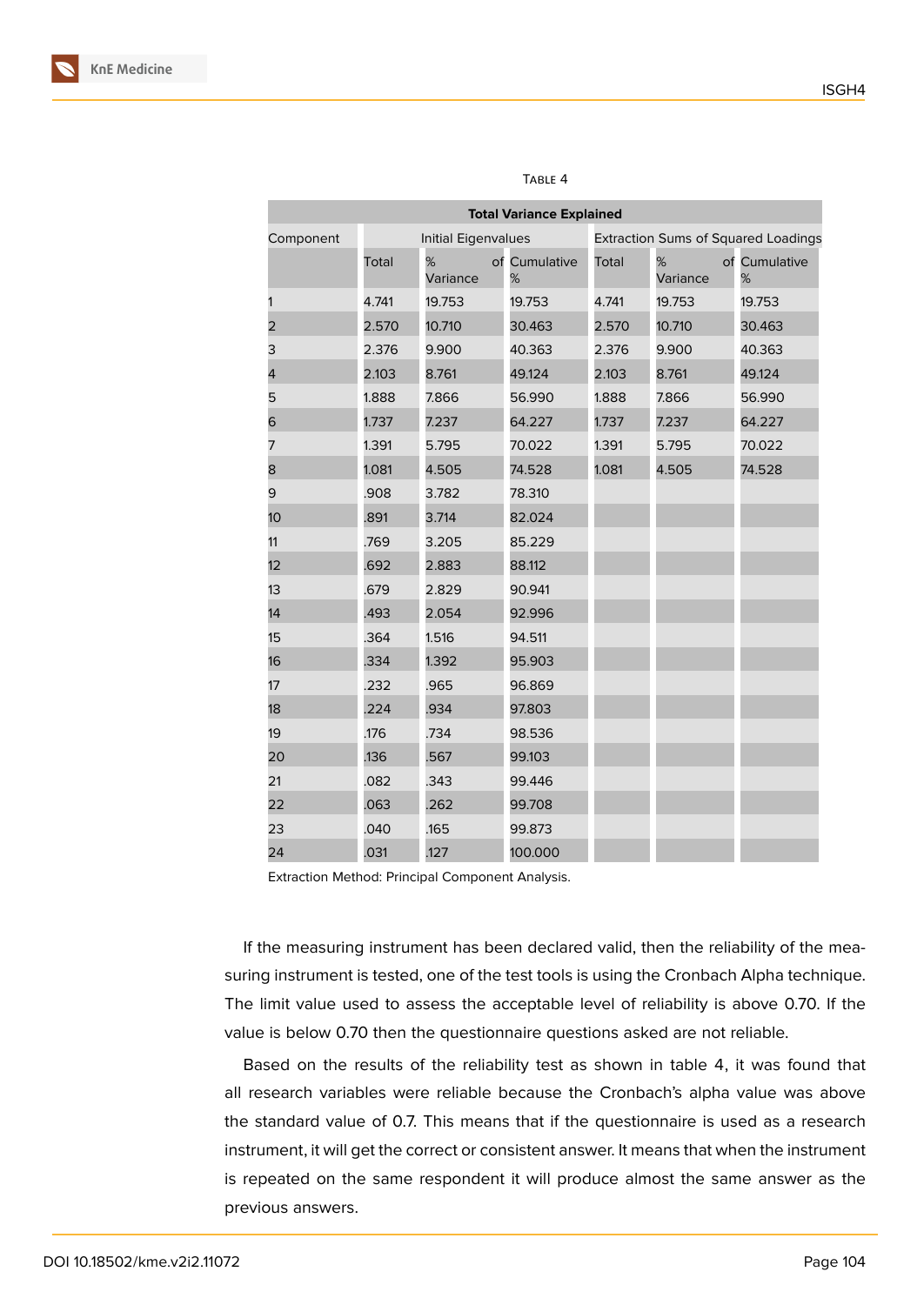



**Figure** 1

## **4. CONCLUSION**

The Patient Knowledge Statement Questionnaire about DM (DKQ-24) has acceptable validity when assessing the level of knowledge in adults with diabetes mellitus. It means that the questionnaire item about DM (DKQ 24) which consists of 24 items is really able to measure or be able to describe the level of knowledge of type 2 DM patients.

## **AcknowledgMENTS**

Thank you for Universitas Jenderal Achmad Yani Cimahi which has facilitated the implementation of this study.

## **CONFLICT OF INTEREST**

No Conflict of Interest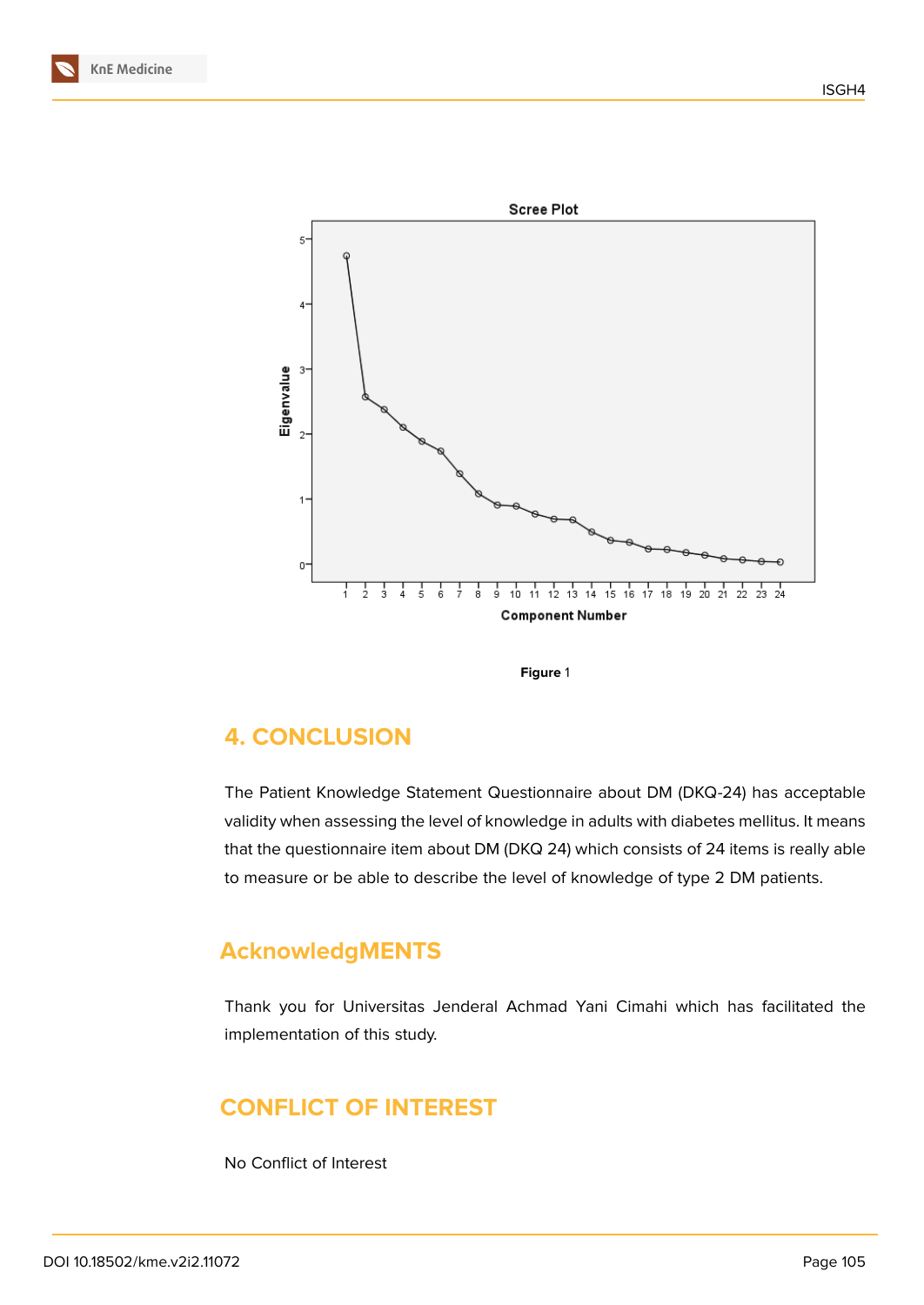| <b>Component Matrix</b> <sup>a</sup> |           |                |          |                |          |         |          |        |
|--------------------------------------|-----------|----------------|----------|----------------|----------|---------|----------|--------|
|                                      | Component |                |          |                |          |         |          |        |
|                                      | 1         | $\overline{2}$ | 3        | $\overline{4}$ | 5        | 6       | 7        | 8      |
| <b>VAR00009</b>                      | .723      | $-243$         | $-129$   | .116           | $-0.316$ | .200    | $-192$   |        |
| <b>VAR00025</b>                      | .657      | .118           |          |                | $-290$   |         | $-199$   | $-438$ |
| <b>VAR00006</b>                      | .604      | $-392$         |          | .238           | $-0.303$ |         |          | $-137$ |
| <b>VAR00024</b>                      | .490      | .486           | $-232$   |                | $-217$   | $-144$  |          |        |
| <b>VAR00018</b>                      | .486      | .195           | .388     | .276           |          | $-281$  | $-228$   |        |
| <b>VAR00022</b>                      | .477      | $-297$         | $-122$   |                | .394     | $-.179$ | $-0.333$ | .272   |
| <b>VAR00016</b>                      | .451      | .419           | .226     | $-283$         | $-139$   | .354    | .289     | $-171$ |
| <b>VAR00014</b>                      | .252      | .589           |          | $-426$         | $-257$   | .303    |          |        |
| <b>VAR00013</b>                      | .481      | $-559$         | .133     |                |          | $-243$  | .272     |        |
| <b>VAR00007</b>                      | .344      | $-522$         |          | $-422$         |          | .403    |          |        |
| <b>VAR00017</b>                      | .253      |                | .691     | $-163$         | $-125$   |         | $-523$   |        |
| <b>VAR00008</b>                      | .141      | .543           | $-603$   | .330           |          | $-228$  |          |        |
| <b>VAR00004</b>                      | .449      |                | $-576$   | $-228$         | $-232$   | $-199$  |          |        |
| <b>VAR00019</b>                      | .435      | .380           | .504     | .194           | .401     |         |          | .159   |
| <b>VAR00023</b>                      | .459      | $-152$         | $-504$   |                | .421     | .132    | $-369$   |        |
| <b>VAR00021</b>                      | .371      |                | .122     | .645           | .255     | .231    | .283     | $-221$ |
| <b>VAR00011</b>                      | .279      | .264           | .330     | .536           | $-.214$  |         | .129     | .161   |
| <b>VAR00010</b>                      | .360      | .316           | .185     | $-492$         | .396     |         | $-214$   |        |
| <b>VAR00020</b>                      | .427      | $-180$         |          | $-438$         | .371     | $-168$  | .296     | $-128$ |
| <b>VAR00015</b>                      | .484      | .267           |          |                | .493     |         | .451     | .161   |
| <b>VAR00012</b>                      | .345      | $-299$         | .274     | $-.111$        | $-486$   | $-102$  | .334     | .384   |
| <b>VAR00002</b>                      | .237      | $-190$         | $-257$   | .342           |          | .671    |          |        |
| <b>VAR00003</b>                      | 531       |                |          |                |          | $-669$  | .167     | $-228$ |
| <b>VAR00005</b>                      | .446      |                | $-0.300$ | $-105$         | $-143$   |         |          | .625   |

### Table 5

Extraction Method: Principal Component Analysis.

a. 8 components extracted.

Table 6: Normality Test Results of Research Variable Data.

| Variabel                                               | Kolmogorov-Smirnov <sup>a</sup> |    | <b>Shapiro-Wilk</b> |                  |    |      |
|--------------------------------------------------------|---------------------------------|----|---------------------|------------------|----|------|
|                                                        | <b>Statistic</b>                | df | Sig.                | <b>Statistic</b> | df | Sig. |
| 152. Tingkat Pengetahuan tentang<br><b>DM (DKQ-24)</b> |                                 | 35 | .089                | .966             | 35 | .340 |

## **References**

<span id="page-7-0"></span>[1] American Diabetes Association Diagnosis and classification of diabetes mellitus. Diabetes Care. 2014;37(SUPPL.1):81–90.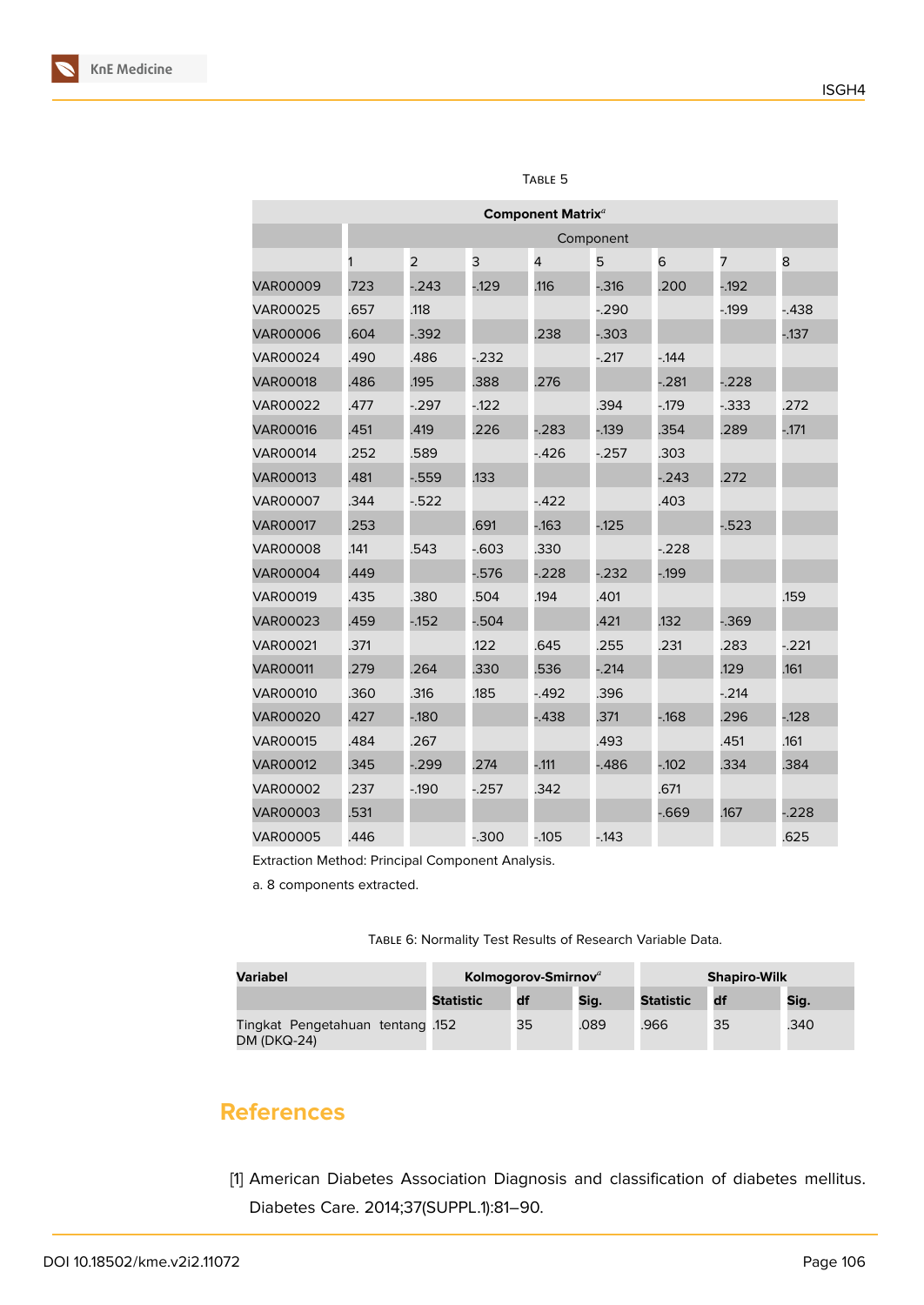ISGH4

| item            | Question                                                                                                          |           | <b>Validity Test Results</b> |       |
|-----------------|-------------------------------------------------------------------------------------------------------------------|-----------|------------------------------|-------|
|                 |                                                                                                                   |           | p-value                      | Ket.  |
| 1               | Eating too much sugar and other sweet foods is a .786**<br>cause of diabetes                                      |           | 0,000                        | valid |
| 2               | The usual cause of diabetes is lack of effective .504**<br>insulin in the body                                    |           | 0,005                        | valid |
| 3               | Diabetes is caused by failure of the kidneys to .425*<br>keep sugar out of the urine.                             |           | 0,019                        | valid |
| 4               | Kidneys produce insulin.                                                                                          | .705**    | 0,000                        | valid |
| 5               | In untreated diabetes, the amount of sugar in the .571**<br>blood usually increases.                              |           | 0,001                        | valid |
| 6               | If I am diabetic, my children have a higher chance .779**<br>of being diabetic                                    |           | 0,000                        | valid |
| 7               | Diabetes can be cured.                                                                                            | .715      | 0,000                        | valid |
| 8               | A fasting blood sugar level of 210 is too high                                                                    | $.601**$  | 0,000                        | valid |
| 9               | The best way to check my diabetes is by testing<br>my urine.                                                      | .696**    | 0,000                        | valid |
| 10              | Regular exercise will increase the need for insulin .772**<br>or other diabetic medication.                       |           | 0,000                        | valid |
| 11              | There are two main types of diabetes: Type .671**<br>1 (insulin-dependent) and Type 2 (non-insulin-<br>dependent) |           | 0,000                        | valid |
| 12 <sup>2</sup> | An insulin reaction is caused by too much food.                                                                   | .720**    | 0,000                        | valid |
| 13              | Medication is more important than diet and .669**<br>exercise to control my diabetes.                             |           | 0,000                        | valid |
| 14              | Diabetes often causes poor circulation                                                                            | $.625**$  | 0,000                        | valid |
| 15              | Cuts and abrasions on diabetics heal more slowly                                                                  | .834**    | 0,000                        | valid |
| 16              | Diabetics should take extra care when cutting their .730**<br>toenails.                                           |           | 0,000                        | valid |
| 17              | A person with diabetes should cleanse a cut with .803**<br>iodine and alcohol.                                    |           | 0,000                        | valid |
| 18              | The way I prepare my food is as important as the .852**<br>foods I eat.                                           |           | 0,000                        | valid |
| 19              | Diabetes can damage my kidneys.                                                                                   | $.600**$  | 0,000                        | valid |
| 20              | Diabetes can cause loss of feeling in my hands,<br>fingers, and feet.                                             | $.618***$ | 0,000                        | valid |
| 21              | Shaking and sweating are signs of high blood .628**<br>sugar.                                                     |           | 0,000                        | valid |
| 22              | Frequent urination and thirst are signs of low blood. 711**<br>sugar.                                             |           | 0,000                        | valid |
| 23              | Tight elastic hose or socks are not bad for .904**<br>diabetics                                                   |           | 0,000                        | valid |
| 24              | A diabetic diet consists mostly of special foods.                                                                 | .485**    | 0,007                        | Valid |

Table 7: Test Results of Validity of Patient Knowledge Statements about DM (DKQ-24).

<span id="page-8-0"></span>[2] Garcia AA, Villagomez ET, Brown SA, Kouzekanani K, Hanis CL. The Starr County diabetes education study. Diabetes Care. 2001;24(1):16–21.